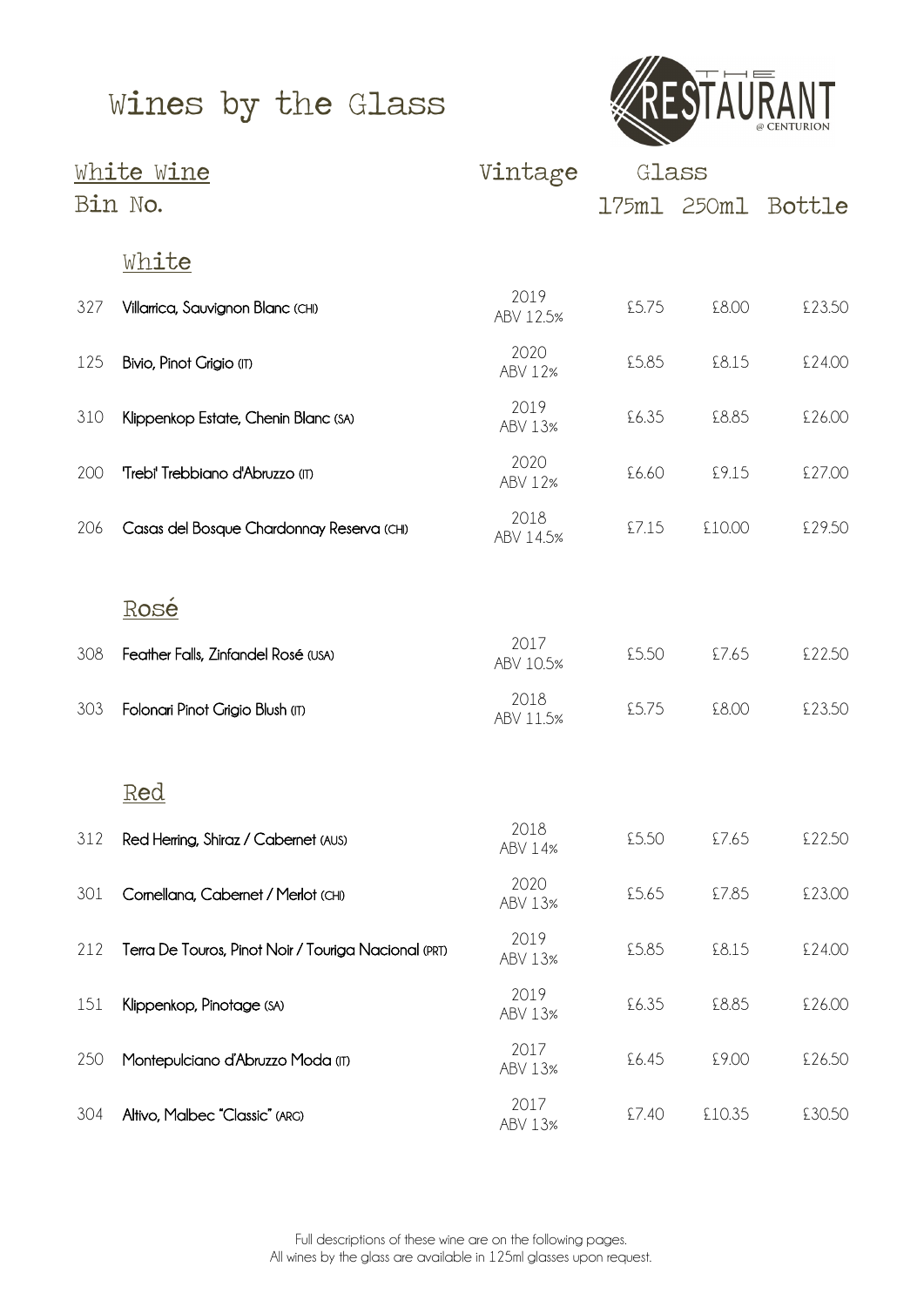

| White Wine |                                                                                                                                                                                                                                                                                                                                                                                                                                       | Vintage | Glass |             |        |
|------------|---------------------------------------------------------------------------------------------------------------------------------------------------------------------------------------------------------------------------------------------------------------------------------------------------------------------------------------------------------------------------------------------------------------------------------------|---------|-------|-------------|--------|
| Bin No.    |                                                                                                                                                                                                                                                                                                                                                                                                                                       |         |       | 175ml 250ml | Bottle |
| 125        | Bivio, Pinot Grigio (IT)<br>Tastes of ripe Conference pear, green apple and a<br>delicate hint of ginger on the finish.                                                                                                                                                                                                                                                                                                               | 2020    | £5.85 | £8.15       | £24.00 |
| 327        | Villarrica, Sauvignon Blanc (CHI)<br>A fresh, crisp and vivacious wine, with elderflower and<br>gooseberry.                                                                                                                                                                                                                                                                                                                           | 2021    | £5.75 | £8.00       | £23.50 |
| 310        | Klippenkop Estate, Chenin Blanc (SA)<br>Lovely 'off dry' flavours of tropical fruit (guava) and<br>melon, leading to a crisp yet more'ish finish on the<br>palate. An excellent and easy drinking wine.                                                                                                                                                                                                                               | 2021    | £6.35 | £8.85       | £26.00 |
| 200        | 'Trebi' Trebbiano d'Abruzzo (n)<br>From the Adriatic coast, this top quality Italian white<br>has intense aromas of ripe green apples and white<br>peach to complement the refreshing, tangy finish.<br>Very 'food friendly' and great value.                                                                                                                                                                                         | 2020    | £6.60 | £9.15       | £27.00 |
| 205        | Picpoul De Pinet, Domaine Saint Peyre (FR)<br>Dry, crisp and fragrant, with a distinctive nutty nuance.<br>More fun than Muscadet so it's perfect with seafood<br>or as a delicious aperitif.                                                                                                                                                                                                                                         | 2020    |       |             | £31.00 |
| 206        | Casas del Bosque Chardonnay Reserva (CHI)<br>Outstanding Chardonnay from top quality vineyards<br>nestled by the Pacific coast. Rich and surprisingly<br>complex with citrus, pineapple and 'butter' flavours<br>supported by delicate mineral notes.                                                                                                                                                                                 | 2019    | £7.15 | £10.00      | £29.50 |
| 207        | Albarino "Gran Fabian", Rias Baizas (ESP)<br>From the surf beaches of Galicia, this lovely wine is full<br>- bodied yet dry, showing zingy peach, apricot and<br>spicy nectarine flavours.                                                                                                                                                                                                                                            | 2020    |       |             | £34.50 |
| 208        | Gruner Veltliner, "Allram", Kamptal (AUT)<br>Mouth-wateringly fresh and tangy from beautiful<br>vineyards near Vienna. Dry, crisp and 'peppery' with<br>flavours of star fruit, gooseberry and, on a good day,<br>asparagus.                                                                                                                                                                                                          | 2020    |       |             | £43.00 |
| 209        | Bourgogne Blanc Chardonnay, Domaine Hudelot<br>Baillet (FR)<br>This wine is every bit as rich and vibrantly fruity as<br>more expensive 'big name' Burgundies. Chambolle-<br>Musigny (the home of the world famous Bonnes<br>Mares) is a magnet for world class winemakers and<br>they get the maximum fro mthese grapes. This offers a<br>rich, toasty, 'warm butter' hit on the tastebuds and a<br>touch of hazelnut on the finish. | 2018    |       |             | £60.00 |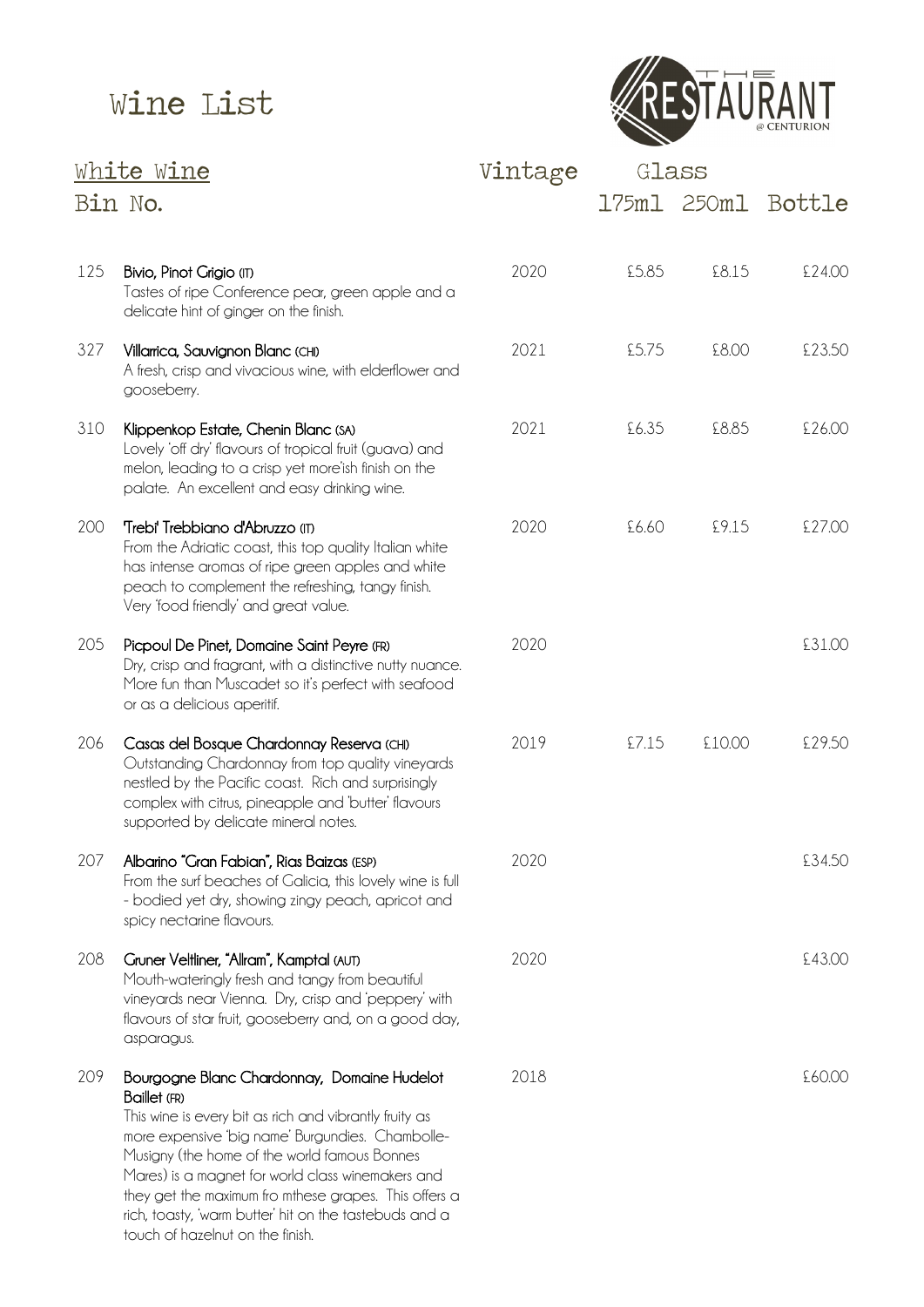

| <u>Rosé Wine</u> |                                                                                                                                                                                                                     | Vintage | Glass |       |                    |  |
|------------------|---------------------------------------------------------------------------------------------------------------------------------------------------------------------------------------------------------------------|---------|-------|-------|--------------------|--|
| Bin No.          |                                                                                                                                                                                                                     |         |       |       | 175ml 250ml Bottle |  |
| 308              | Feather Falls, Zinfandel Rosé (USA)<br>Creamy with more than a hint of strawberries, this<br>wine is the 'sweetest' of the three rosés but it is still<br>refreshing and vibrantly fruity.                          | 2018    | £5.50 | £7.65 | £22.50             |  |
| 302              | Quinta Do Casal Monteiro, Vinho Tejo (PRT)<br>You'll need more than one glass of this, the 'driest' of<br>the trio! Fresh and lively with spicy raspberry and<br>wild strawberry, leading to a crisp, zingy finish. | 2020    |       |       | \$7400             |  |
| 303              | Folonari, Pinot Grigio Blush (11)<br>A pale salmon coloured rosé, 'off-dry' with fresh<br>summer berry flavours. A step up from most PG rosés,<br>this is zesty, light and very drinkable.                          | 2020    | £5.75 | £8.00 | £23.50             |  |

| Red     | Wine                                                                                                                                                                                                                                      | Vintage | Glass |             |        |
|---------|-------------------------------------------------------------------------------------------------------------------------------------------------------------------------------------------------------------------------------------------|---------|-------|-------------|--------|
| Bin No. |                                                                                                                                                                                                                                           |         |       | 175m1 250m1 | Bottle |
| 312     | Red Herring, Shiraz / Cabernet (AUS)<br>Lovely rich and rounded 'good value' Aussie Red<br>with silky smooth tannins, leading to a burst of spicy<br>cassis burst. Special label by renowned artist, Simon<br>Drew.                       | 2020    | £5.50 | £7.65       | £22.50 |
| 253     | Lopez de Haro, Rioja Tempranillo (ESP)<br>Terrific Rioja with masses of ripe red berry, gentle<br>liquorice and a hint of 'tobacco' flavour, supported<br>by a delicately spicy vanilla from spending 3-4<br>months in small oak barrels. | 2020    |       |             | £29.00 |
| 311     | Whistling Duck, Shiraz (AUS)<br>A really sumptuous Australian classic that actually<br>'over-delivers' at this price! Ripe spicy plums, dark<br>cherries and fresh blackberries - deliciously<br>concentrated and smooth. Drink now!      | 2020    |       |             | £25.50 |
| 301     | Cornellana, Cabernet / Merlot (CHI)<br>The Cabernet gives structure, 'grip' and cassis, the<br>Merlot gives super-ripe fleshy stewed plum-a superb<br>combination of flavours that works so well together.                                | 2020    | £5.65 | £7.85       | £23.00 |
| 212     | Terra De Touros, Pinot Noir / Touriga Nacional (PRT)<br>Pinot Noir (50%) and the famous Port grape, Touriga<br>Nacional (50%) blend seamlessly to create a<br>succulent, enticingly smooth and juicy red.                                 | 2019    | £5.85 | £8.15       | £24.00 |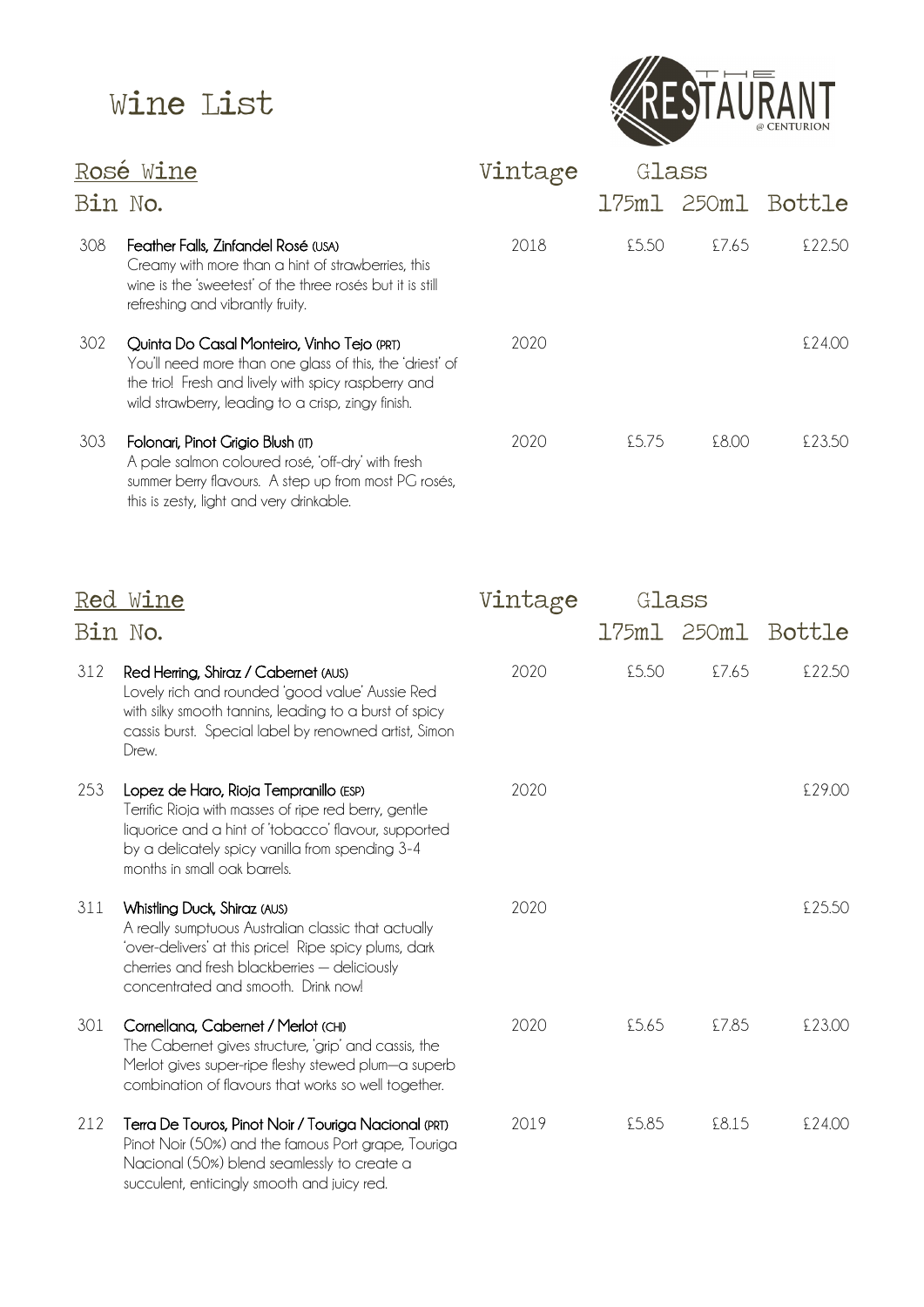